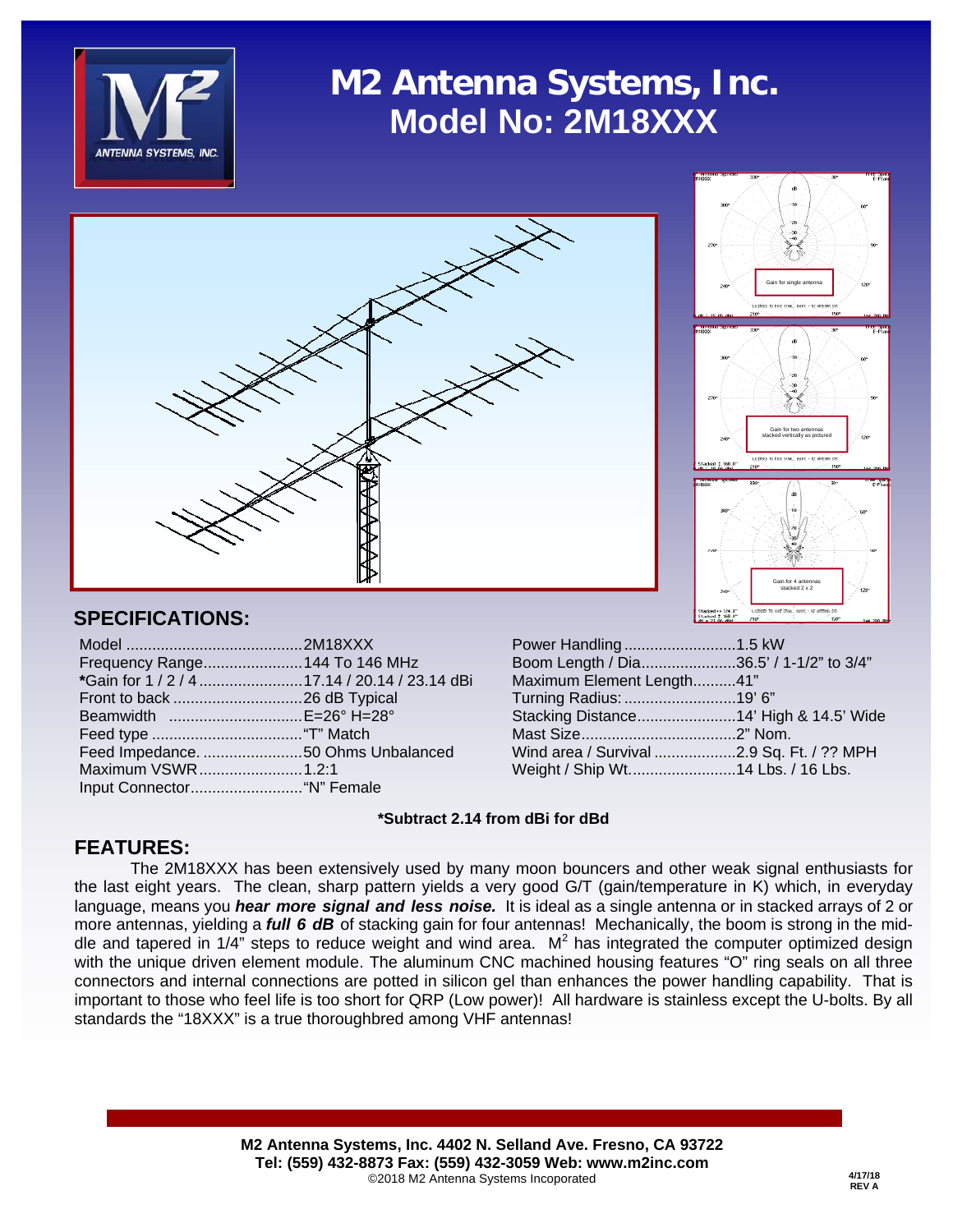#### **TOOL REQUIRED: Flat blade screwdriver, 11/32 nut driver or socket, 7/16 and 1/2 end wrenches and / or sockets, measuring tape.**

1. Start by laying out the boom sections using the DIMENSION sheet as a guide. Use 8-32 X 1- 1/4 screws and locknuts to join 3/4" to 1" sections; 1-1/2" screws for 1" to 1-1/4" sections; 1-3/4" screws for 1-1/4" to 1-1/2" and 1-1/2" to 1-1/2" sections.

 Assemble the three 1-1/2" sections first. The center 1-1/2" section, swaged on both ends, has an element hole 13-1/4" from the "rear" end. Find the 1-1/2" section with 5/16" element hole 17- 1/16" from swaged end. Assemble this section to "rear" swage of center section. Assemble remaining 1-1/2" section to "front" of center section. The 1-1/4" section with 3 element holes is assembled to the rear; 2 hole section to front. The straight 1" section is the rear of the boom; the swaged section is to the front. The 3/4" section is the front of the boom.

 To make assembly easier, support the completed boom about waist high on bucks, tables, etc. Or, drive a 1-1/2" to 2" pipe into the ground and temporarily attach boom using boom to mast plate and U-bolts at balance point.

- 2. Lay out the elements by length and position as shown the DIMENSION sheet. Start with the reflector (40-7/8") element. **NOTE: Buttons and rods vary a few thousandths of an inch in diameter from run to run. If buttons are loose on the rods, squeeze each button slightly before pushing it onto the rod. This will help hold the element on center during keeper installation.** Balance across finger to find center and push on a black button insulator to about 1/2" from center. Insert the element through the holes 1/2" from the rear of the boom and install the second button, snugging it up into boom. DO NOT BOTHER WITH ACCURATELY CENTERING the element at this time and DO NOT INSTALL the stainless steel internal locking "KEEPERS" yet. This is easier to do after all the elements are installed in the boom.
- 3. Install the 3/16" X 41" rod DRIVEN ELEMENT as you did the reflector. Then continue with the installation of the DIRECTORS. *Note that the Director Elements do not consistently diminish in length from rear to front, so pay close attention to length and position.*
- 4. Now begin centering the elements. Use a tape measure to EQUALIZE the element length on each side of the boom. Once you have all the elements centered, sight down the element tips from the rear comparing each side. Look for any obvious discrepancies and correct if found.
- 5. Begin installing the stainless "keepers." Use thumb and index finger to hold a keeper over end of the 3/8 x 3" push tube (keeper dished into tube). **NOTE: Add keeper finger relief by chamferring the inner end of the tube where you place the keeper.** Hold the element firmly and start the keeper onto the rod by applying pressure with the push tube. Push the keeper until up tight against the button insulator (Locking pliers, *lightly* clamped up against opposite button insulator will help maintain center reference and keep you from pushing the first keeper too far). Repeat for the opposite side. Continue installing keepers until all elements are locked in place.
- 6. Mount the DRIVEN ELEMENT BLOCK ASSEMBLY to the top of the boom using a single 8-32 X 1- 1/4" screw. Orient the block with feed connector facing forward and balun connectors facing to rear.
- 7. Attach balun connectors to the Block and tighten *gently* using a 7/16" end wrench. Form the balun close to the boom and secure with a nylon cable tie. Tie should be snug but not crushing or kinking the coax.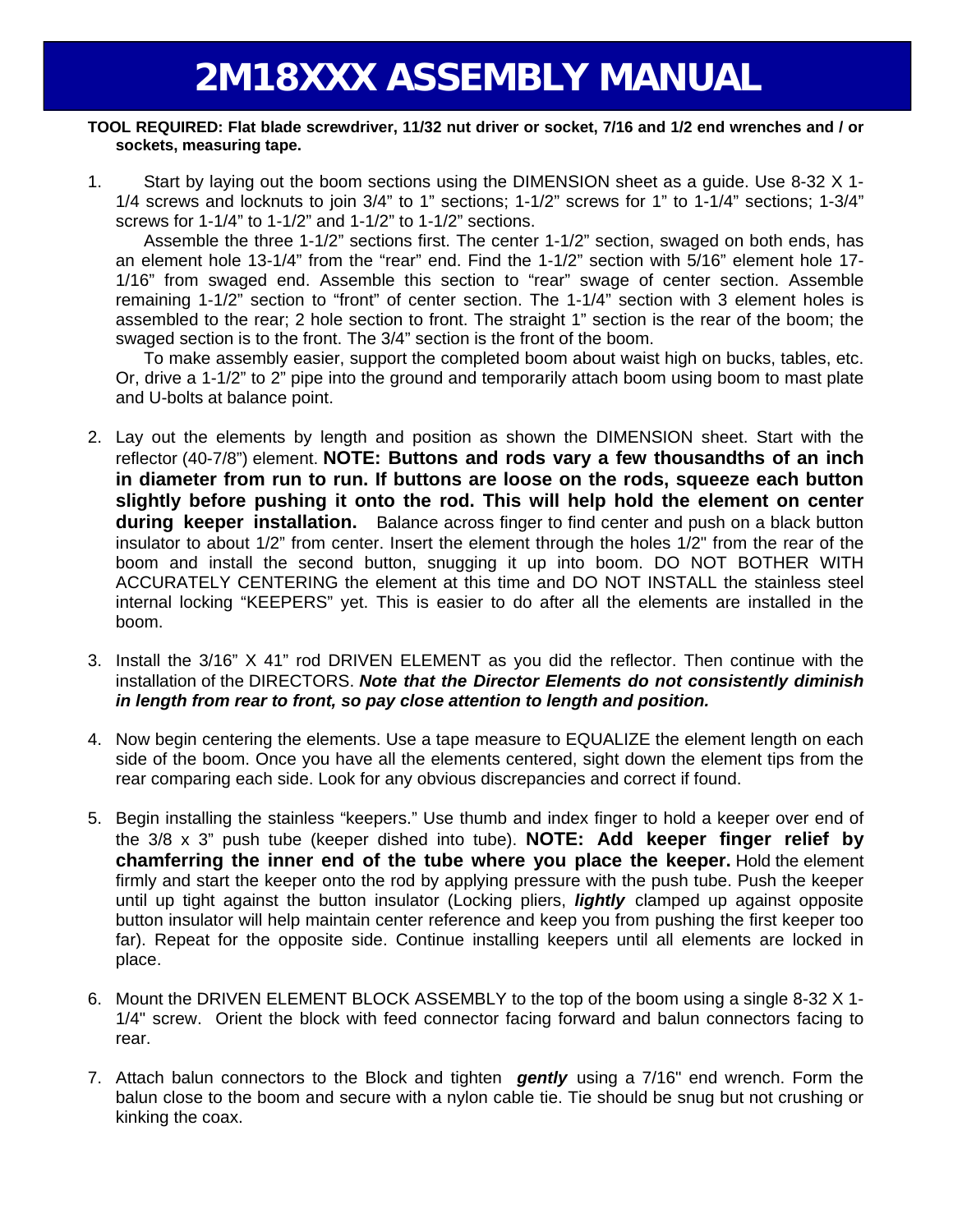# **2M18XXX ASSEMBLY MANUAL**

- 8. Install the 8-32 x 1/4" set screws (internal Allen head tool supplied) into the SHORTING BARS. Slide the bars onto the 3/16" rod driven element tips and the 1/4" Driven Element Block Rods. Position the Shorting Bars as per the DIMENSION SHEET. Then align the bars and rods with each other and tighten the setscrews.
- 9. Refer to Hardware Drawing. Attach the square 18" RISER TUBE to the boom-to-mast plate using two 8-32 x 1-1/4" screws and locknuts. The large holes at the top of the riser are slightly off-center and should be oriented away from the boom-to-mast plate and closer to the centerline of the boom.
- 10. The boom to mast plate is normally mounted at the balance point, about 15' 10" from rear of boom. Since the feed line represents significant weight it is best to have it attached and fastened along the boom with cable ties before final mounting the plate. Use two 1-1/2" U-bolts and the stainless nuts and lock washers provided. DO NOT OVER TIGHTEN. 2" U-bolts are provided for mounting the antenna to your mast.
- 11. Install a small "U" shaped rod into the top side of the rear 1" boom section and the front 1-1/4" boom section. Secure with keepers.
- 12. Install the two turnbuckles into the top of the riser with open ends of the hooks "UP". Adjust threads until just one or two show inside turnbuckle body. Adjust the boom with supports until the middle is 4" to 6" LOWER than the ends. Attach one end of the Dacron cord to the rear U clip by taking two wraps through the "U" and finishing with two half-hitches or a square knot. Adjust to leave 2" to 4" of cord after knots. Attach the other end of the cord to the front clip in the same way. Equalize excess cord at the riser tube and cut. Take rear cord end and make two wraps through rear turnbuckle eye, then pull line taut and knot as above. Repeat for front cord and turnbuckle, balancing tension.
- 13. Now support antenna at the boom-to-mast plate. This tensions the cord and helps the knots to take a set. If possible, let this process extend overnight. Then adjust turnbuckles so boom ends bow up slightly (and equally). A few days on the mast should leave the boom straight. Cut excess lengths from cord, leaving 2" to 4". To prevent fraying melt ends with heat or flame and tape back to main line. THIS COMPLETES THE ANTENNA ASSEMBLY.

#### **INSTALLATION AND STACKING INFORMATION**

**A. Never mount the antenna with a metallic mast or cross boom in the element plane: pattern and performance will deteriorate.** FOR HORIZONTAL POLARIZATION, the antenna may be mounted to a metallic vertical mast or a horizontal NON-METALLIC / NON-CONDUCTIVE cross boom . If mounted to a horizontal cross boom, route the feedline forward to the boom-to-mast plate, loop down, and bring back to cross boom at least 6" beyond element tips. Antenna pairs are typically stacked one above the other in horizontal polarity. *H plane stacking distance is 13 to 14.5 ft.* See Stacking Reminders, below.

**B**. To optimize the performance from this high quality antenna, always use high quality coax and connectors, as old, corroded, or poor quality materials are common sources of SERIOUS performance losses.

**C.** If possible, test the antenna, connectors and feedline BEFORE installing to your mast or tower. At 6 feet or more the antenna will exhibit VSWR *similar to* higher mounting heights. Set antenna on a ladder or temporary mast. Check for continuity and that the match is close to the rated specifications. It should be 1.5:1 or better from 144 to 146 MHz. Remember, the 2M18XXX is tailored for the lower half of two meters where horizontal polarity and Single Side Band (SSB) / CW are the common modes.

#### **C. STACKING REMINDERS:**

1. All driven element blocks MUST be oriented to the same side of boom.

2. All boom-to-mast plates MUST be mounted at the same point on the boom.

 3. Feed / phasing lines MUST be of equal electrical length or multiples of 1 wavelength in order to maintain equal phasing in the array. Improper phasing can severely deteriorate performance.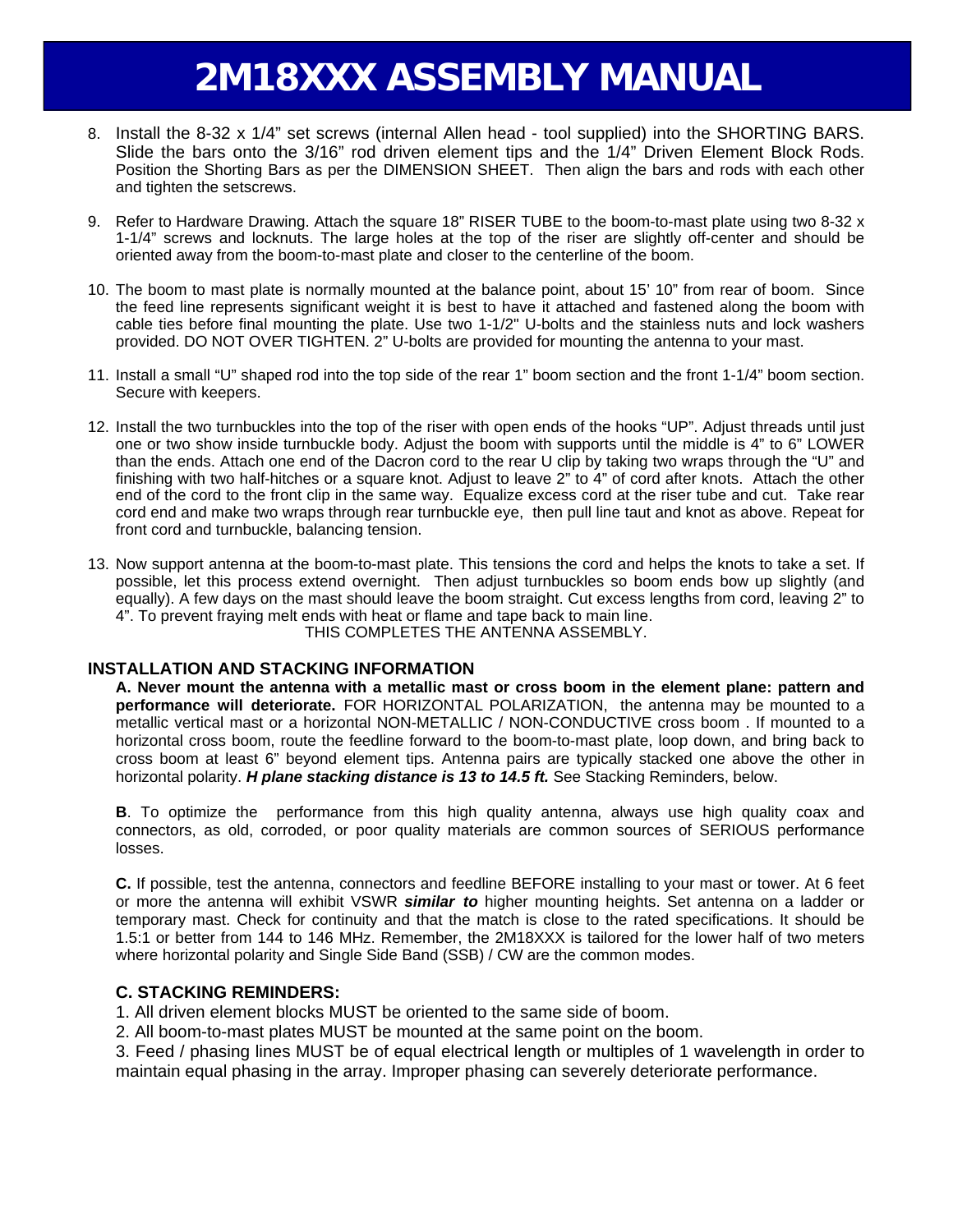# **2M18XXX DIMENSION SHEET**

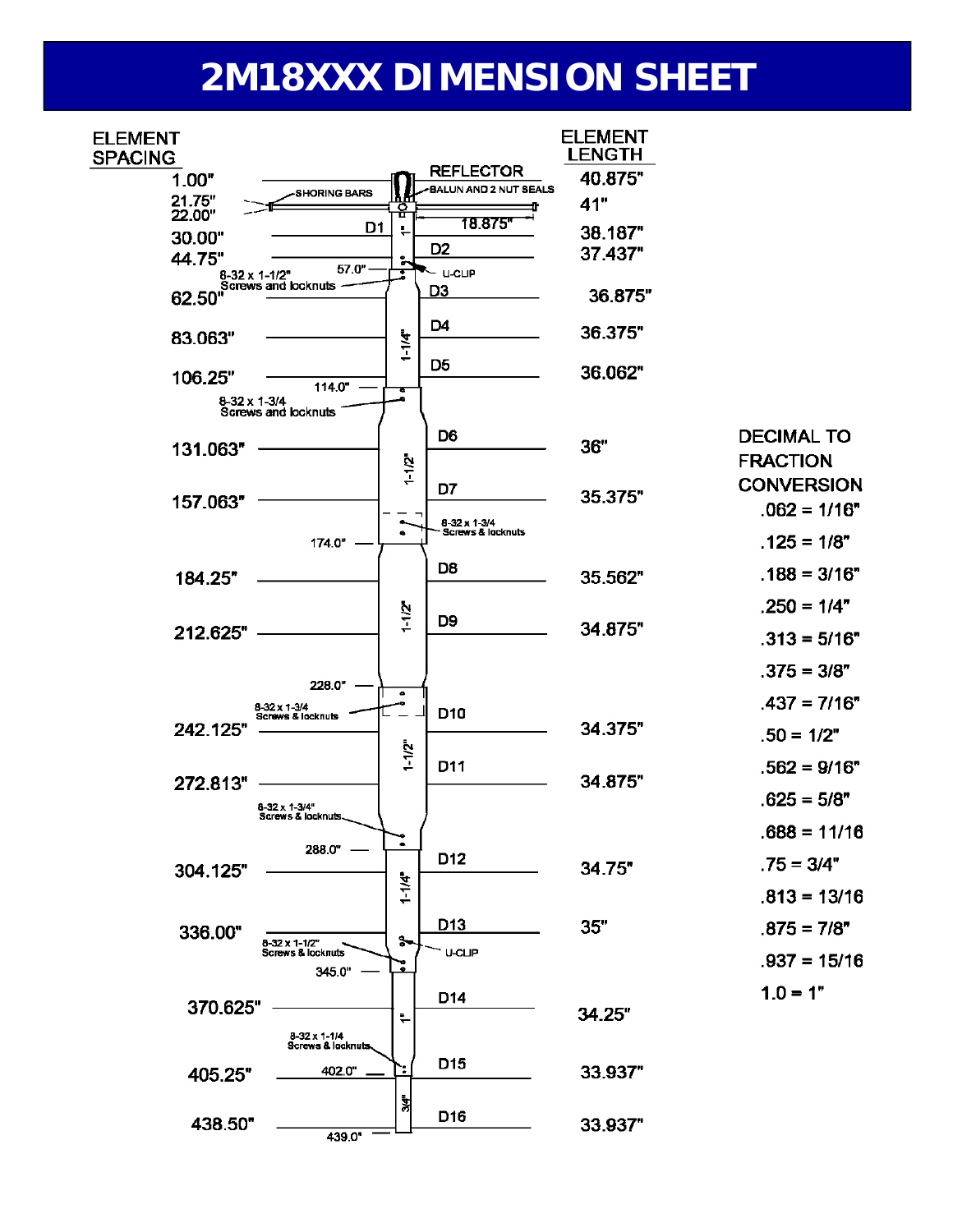# **2M18XXX ASSEMBLY DETAILS**